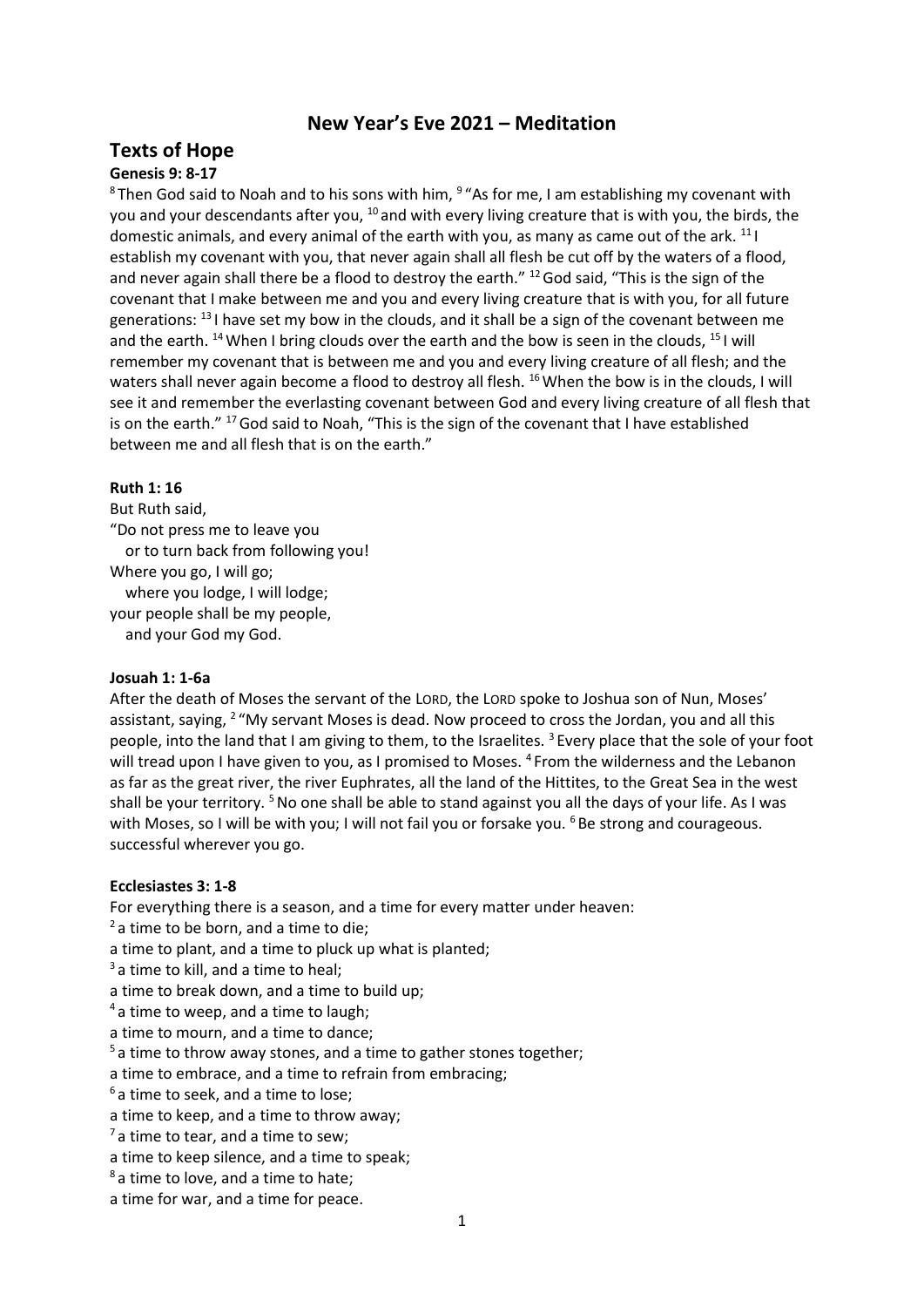#### **Matthew 15: 21-28**

Jesus left that place and went away to the district of Tyre and Sidon. <sup>22</sup> Just then a Canaanite woman from that region came out and started shouting, "Have mercy on me, Lord, Son of David; my daughter is tormented by a demon." <sup>23</sup> But he did not answer her at all. And his disciples came and urged him, saying, "Send her away, for she keeps shouting after us."  $^{24}$  He answered, "I was sent only to the lost sheep of the house of Israel." <sup>25</sup> But she came and knelt before him, saying, "Lord, help me." <sup>26</sup> He answered, "It is not fair to take the children's food and throw it to the dogs." <sup>27</sup> She said, "Yes, Lord, yet even the dogs eat the crumbs that fall from their masters' table." <sup>28</sup> Then Jesus answered her, "Woman, great is your faith! Let it be done for you as you wish." And her daughter was healed instantly.

## **John 5: 2-9**

Now in Jerusalem by the Sheep Gate there is a pool, called in Hebrew Beth-zatha, which has five porticoes. <sup>3</sup> In these lay many invalids—blind, lame, and paralyzed <sup>5</sup> One man was there who had been ill for thirty-eight years. <sup>6</sup> When Jesus saw him lying there and knew that he had been there a long time, he said to him, "Do you want to be made well?" <sup>7</sup> The sick man answered him, "Sir, I have no one to put me into the pool when the water is stirred up; and while I am making my way, someone else steps down ahead of me." <sup>8</sup> Jesus said to him, "Stand up, take your mat and walk." <sup>9</sup> At once the man was made well, and he took up his mat and began to walk.

## **2 Timothy 1: 3-7**

<sup>3</sup>I am grateful to God—whom I worship with a clear conscience, as my ancestors did—when I remember you constantly in my prayers night and day.  $4$  Recalling your tears, I long to see you so that I may be filled with joy. <sup>5</sup> I am reminded of your sincere faith, a faith that lived first in your grandmother Lois and your mother Eunice and now, I am sure, lives in you. <sup>6</sup> For this reason I remind you to rekindle the gift of God that is within you through the laying on of my hands;  $^7$  for God did not give us a spirit of cowardice, but rather a spirit of power and of love and of self-discipline.

## **Revelations 21: 1-5**

Then I saw a new heaven and a new earth; for the first heaven and the first earth had passed away, and the sea was no more. <sup>2</sup> And I saw the holy city, the new Jerusalem, coming down out of heaven from God, prepared as a bride adorned for her husband. <sup>3</sup>And I heard a loud voice from the throne saying,

"See, the home of God is among mortals.

He will dwell with them;

they will be his peoples,

and God himself will be with them;

<sup>4</sup> he will wipe every tear from their eyes.

Death will be no more;

mourning and crying and pain will be no more,

for the first things have passed away."

<sup>5</sup> And the one who was seated on the throne said, "See, I am making all things new." Also he said, "Write this, for these words are trustworthy and true."

# **Meditation**

God is there with us, every moment of our lives. Let us fill our souls tonight with hope. Let us follow God's invitation to listen and reflect. Let us eventually take the first steps into a new year and move on with courage and faith.

At the end of this past year let us remember that there is indeed at "time for everything".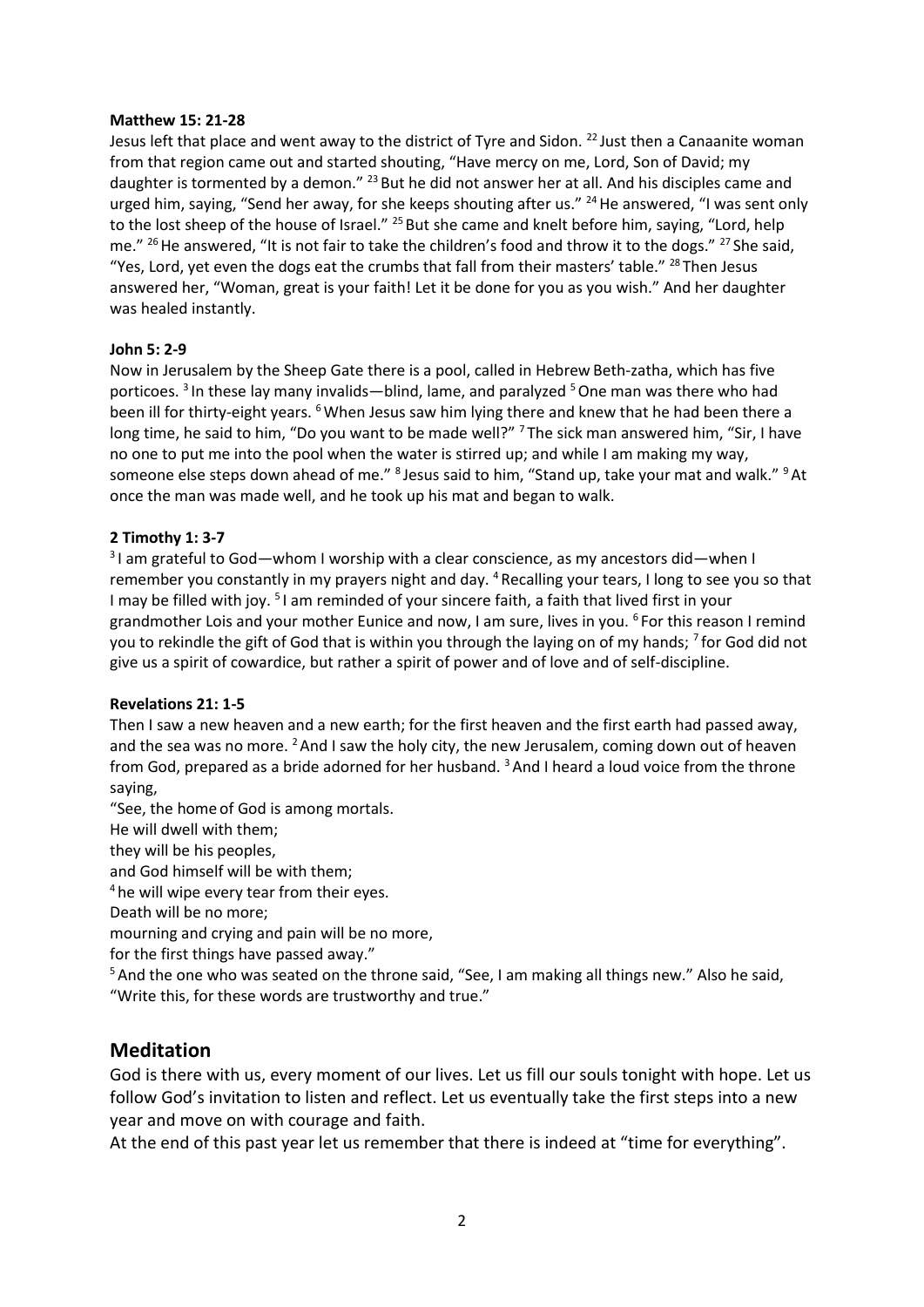It is almost over. In a few hours the year ends. 2021 will be gone. Our words, our thoughts, our deeds will be in the past. Tomorrow we begin anew. Tonight, and tomorrow, and every day that lies before us, God offers us life and hope.

New Year's Eve can bring up feelings of hope, wonder, & pride – but also guilt, regret, and disappointment. This mix of emotions is normal – but how do we learn from it? And how do we move on with it?

As there is a time for everything, this tonight is a wonderful time to reflect.

May I invite you to re-play through the past year in your mind, slowly, as if you were watching a movie with all its big and small moments…

Start with New Year's Eve 2021.

Where you here in the yard with us?

Or where were you?

Now move through the year month by month: January, February, March – the lockdown, the fears and hopes, the anxiety, the big and small joys…

Recall people, moments, emotions, activities, details, mistakes, highlights — all of it. How was spring, Easter?

Remember when the vaccines came on the market? When we got a bit more freedom through sinking Covid numbers?

Just play through the months little by little.

Let the moments of early summer come… Stay with each moment for a while before moving onto the next.

Now, begin to settle your attention on your biggest challenge from this year. In what ways did this experience, person, or situation challenge you?

What would you have done differently?

What did you learn from it? How did it shape you and those who you live with?

Now, begin to focus your attention on your favourite moments from the last year. Recall them, search for them, find them, hold them at the centre of your mind and take them in through all of your senses.

Replay these moments in your mind's eye.

An exam passed, a new place to live, a new job, one of those rare trips possible, a reunion with family, birth & baptism… Political changes…

Don't rush this part — recall how it all felt, what hopes you had, what overwhelming joys, what moments of utter happiness?

Feel them again.

Hold fast to them as you walk through the rest of your year…

Remember summer, autumn, and the winter months.

When you reach the end of December, try to finish the movie, and notice how you feel. Stay there for another minute, and then slowly transition your mind back into the present moment, here in this church…

When you tune into all that mattered to you over the last year – the little things that mattered and the huge things that mattered – you begin to get clear on how you hope to spend your time in the future.

Take with you what mattered and what you loved; and leave behind you what burdened you and exhausted you.